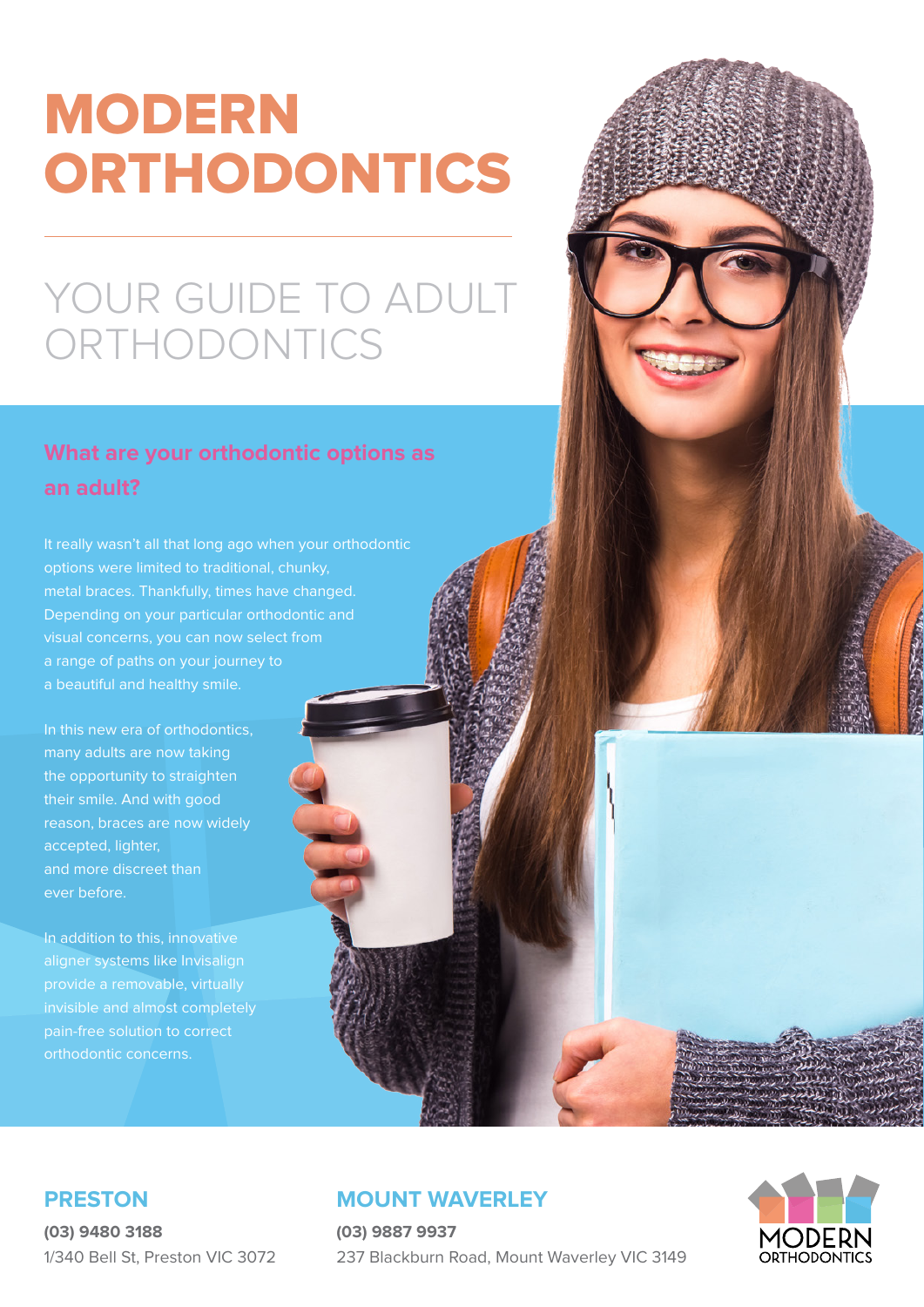| Reasons for adults to consider straightening their smile | 3              |
|----------------------------------------------------------|----------------|
| A HEALTHY SMILE IS THE CORNERSTONE OF POSITIVE HEALTH    |                |
| <b>IMPROVING PERSONAL SELF-ESTEEM AND CONFIDENCE</b>     |                |
| YOU CAN NOW STRAIGHTEN YOUR SMILE VIRTUALLY INVISIBLY    |                |
| What are your orthodontic options?                       | $\overline{4}$ |
| Comparison guide                                         | 5              |
| A little more information about each orthodontic option  | 6              |
| <b>METAL BRACES</b>                                      |                |
| <b>CERAMIC BRACES</b>                                    |                |
| <b>LINGUAL BRACES</b>                                    |                |
| <b>INVISALIGN</b>                                        |                |
| Why choose an orthodontist?                              |                |
| <b>Contact Modern Orthodontics</b>                       | 8              |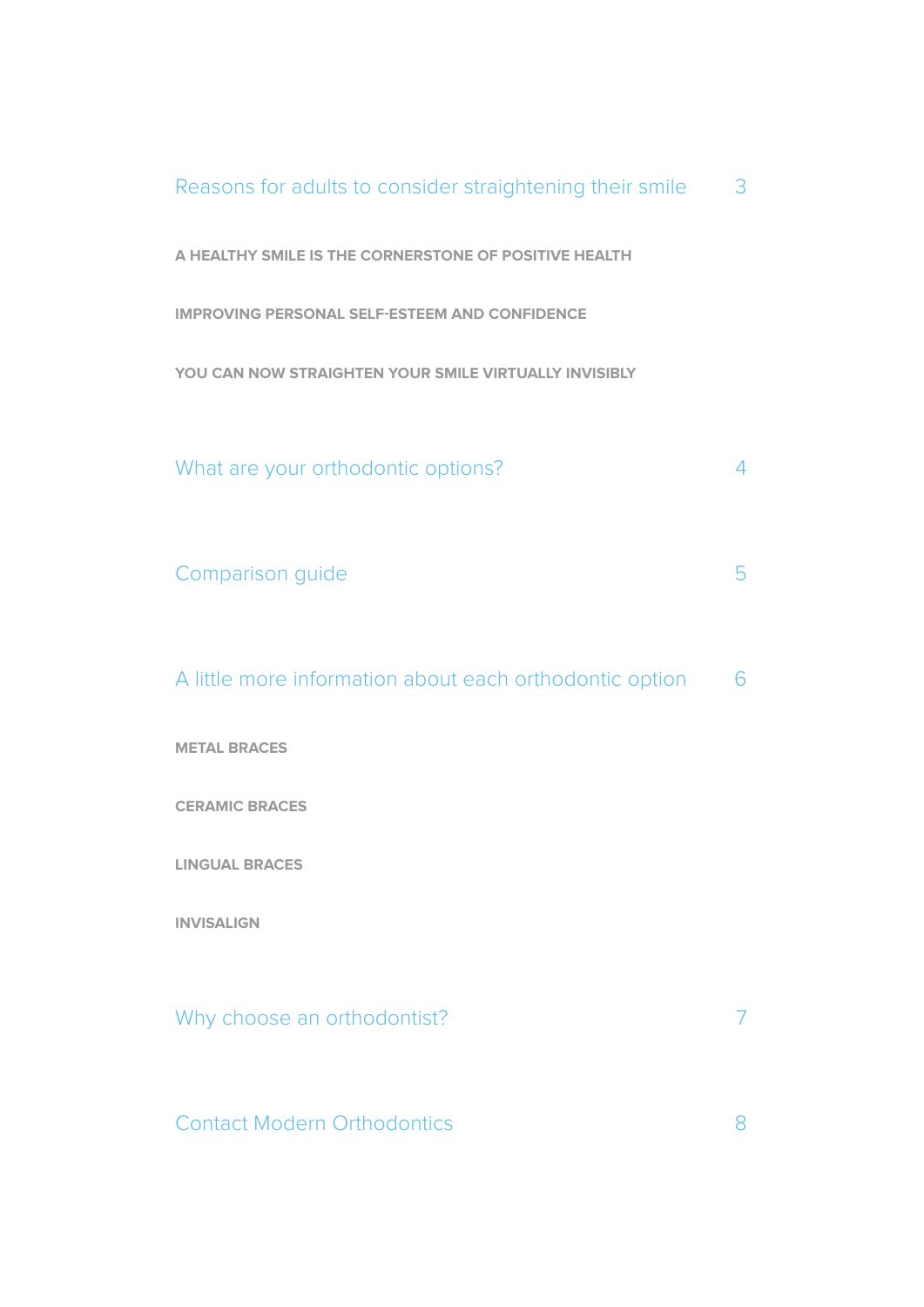# <span id="page-2-0"></span>REASONS FOR ADULTS TO CONSIDER STRAIGHTENING THEIR SMILE

#### **A healthy smile is the cornerstone of positive health**

A beautiful smile exudes happiness, confidence and is big contributor to success in every imaginable way. But aside from the aesthetic benefits, a healthy smile is the cornerstone of positive health and wellbeing.

A misaligned smile comes with a range of adverse health risks. Our mouths play an extremely yet often overlooked role in ensuring healthy digestion. For anyone suffering with a misaligned bite, healthy digestion, and subsequently overall health and wellbeing are often compromised.

The formula is simple: A healthy smile equals a healthy you. Correctly aligning your smile is one of the surest ways to ensure your health remains in tip-top condition.

#### **Improving personal self-esteem and confidence**

In accordance with medical marketing guidelines, it cannot be guaranteed that confidence and self-esteem will be improved following orthodontic treatment. Having said this, a growing body of scientific study now highlights the strong correlation between the two.

In a recent study comparing personality traits of 100 patients before and after orthodontic treatment, a significant improvement in personality traits (openness, agreeableness, conscientiousness) was recorded.

(Comparison of personality traits, attitude toward orthodontic treatment, and pain perception and experience before and after orthodontic treatment Elham S. Abu Alhaijaa ; Mona A. Abu Nabaab ; Emad F. Al Maaitahc ; Mahmoud K. Al-Omairid – http://www.angle.org/doi/pdf/10.2319/121813-927.1 )

#### **You can now straighten your smile virtually invisibly**

For many adult patients, traditional metal braces just aren't an option. It's a bit superficial, but it is a reality. Certain work and social environments just don't cater to traditional metal braces.

The great news is modern orthodontic options allow adults to straighten their smile almost completely invisibly.



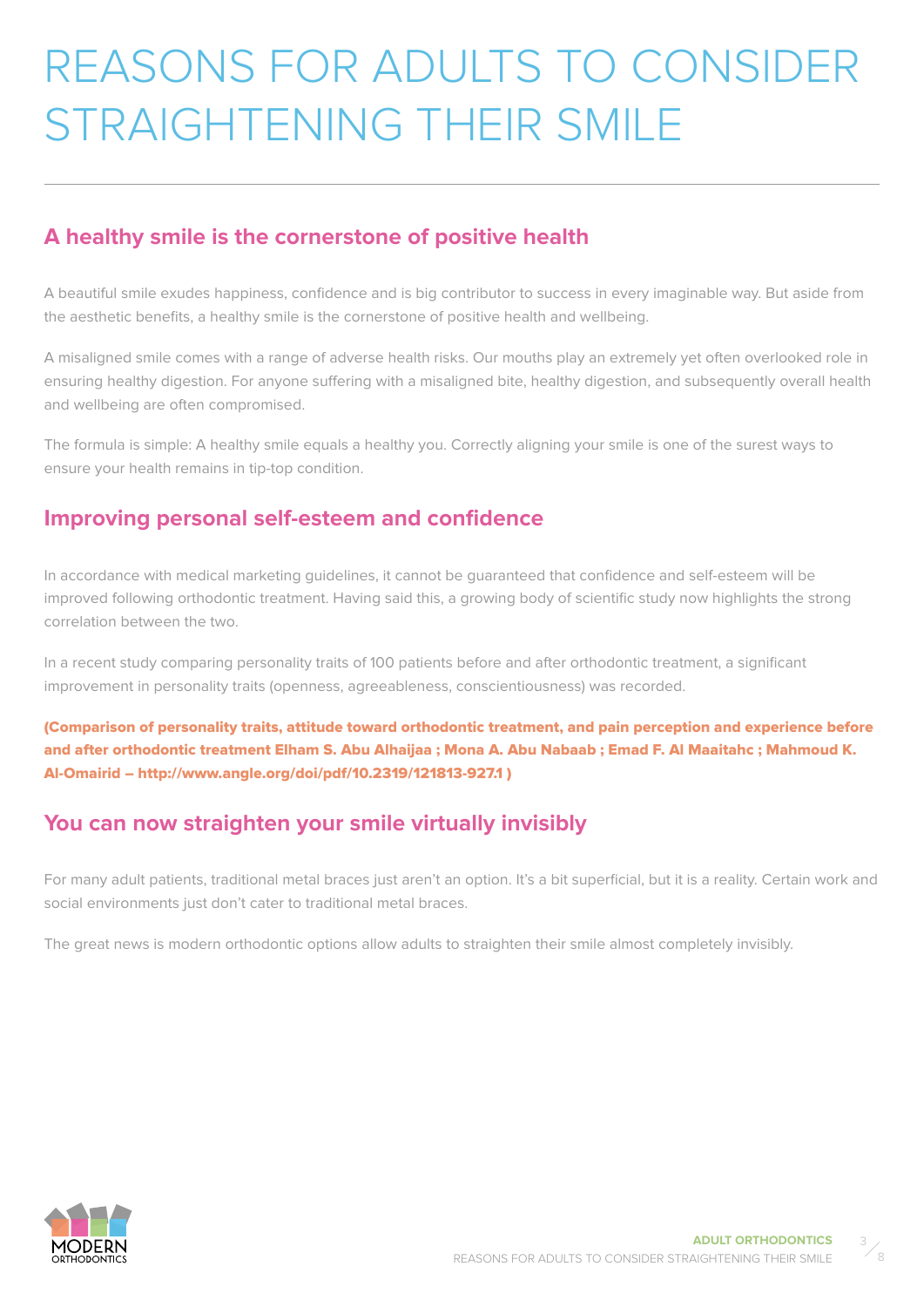## <span id="page-3-0"></span>WHAT ARE YOUR ORTHODONTIC OPTIONS?

In the past few years, the number of adult orthodontic cases has dramatically increased. This can be largely attributed to improved technologies and a growing selection of discreet options.

Alas, with such a wide range of choice, it's often hard for adults to decide on a particular treatment. As no two smiles are exactly the same, no two treatment plans will be exactly the same, and for this reason, it's often hard to provide an exact price, treatment recommendation or treatment time.

A consultation with an orthodontist will provide you with an answer to these questions.

#### For any adults in the early stages of considering an orthodontic treatment, we've broken down the popular options to give you a rough idea of which treatment might suit your budget, orthodontic concerns, and desired outcome.

Again, this guide is only intended to give you a rough idea. Prices, treatment times, and all other considerations will depend largely on your particular orthodontic concerns.





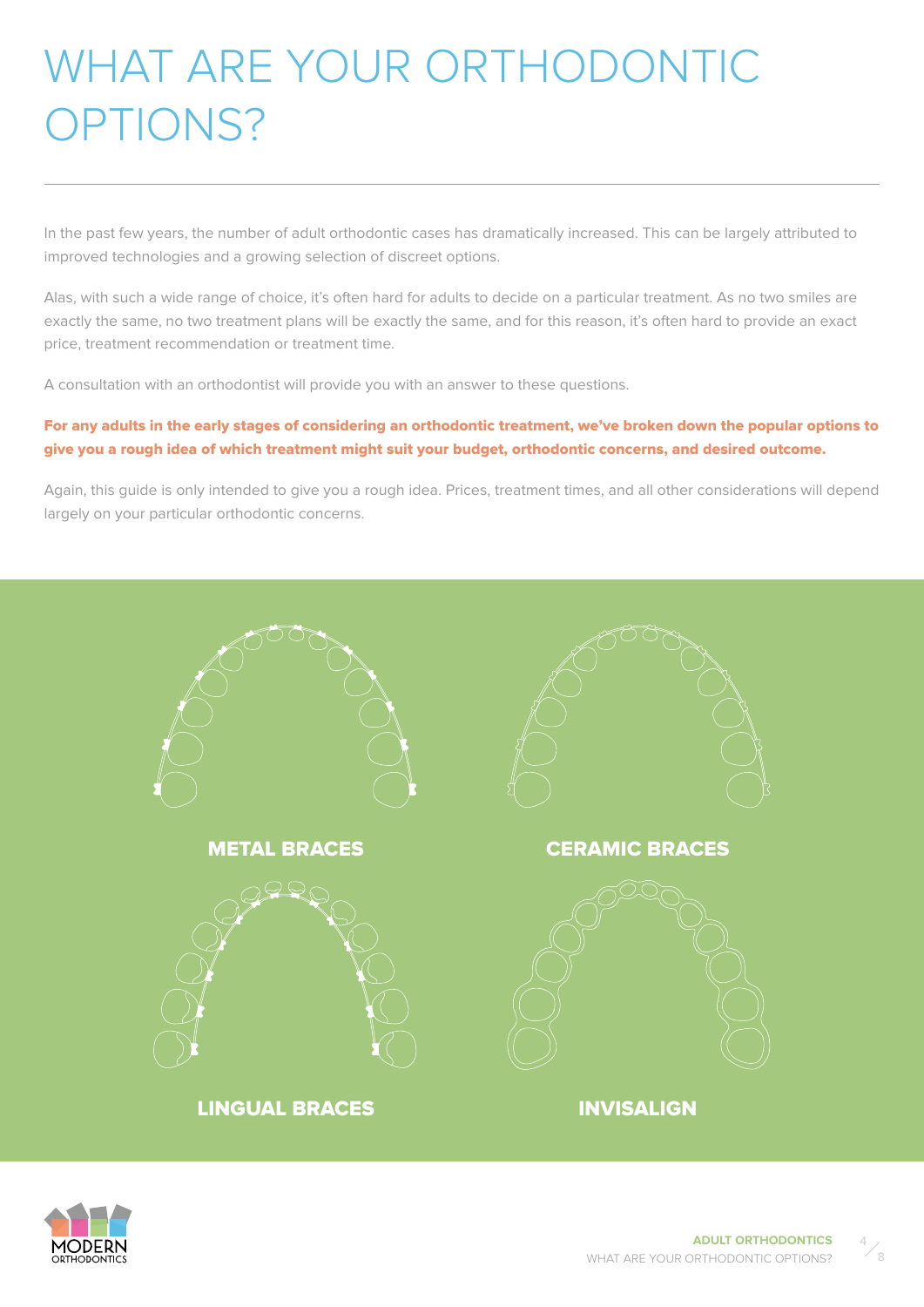

traditional metal braces.

the other three orthodontic

systems.

traditional braces.

REATMENT CASES TREATMENT CASES

COST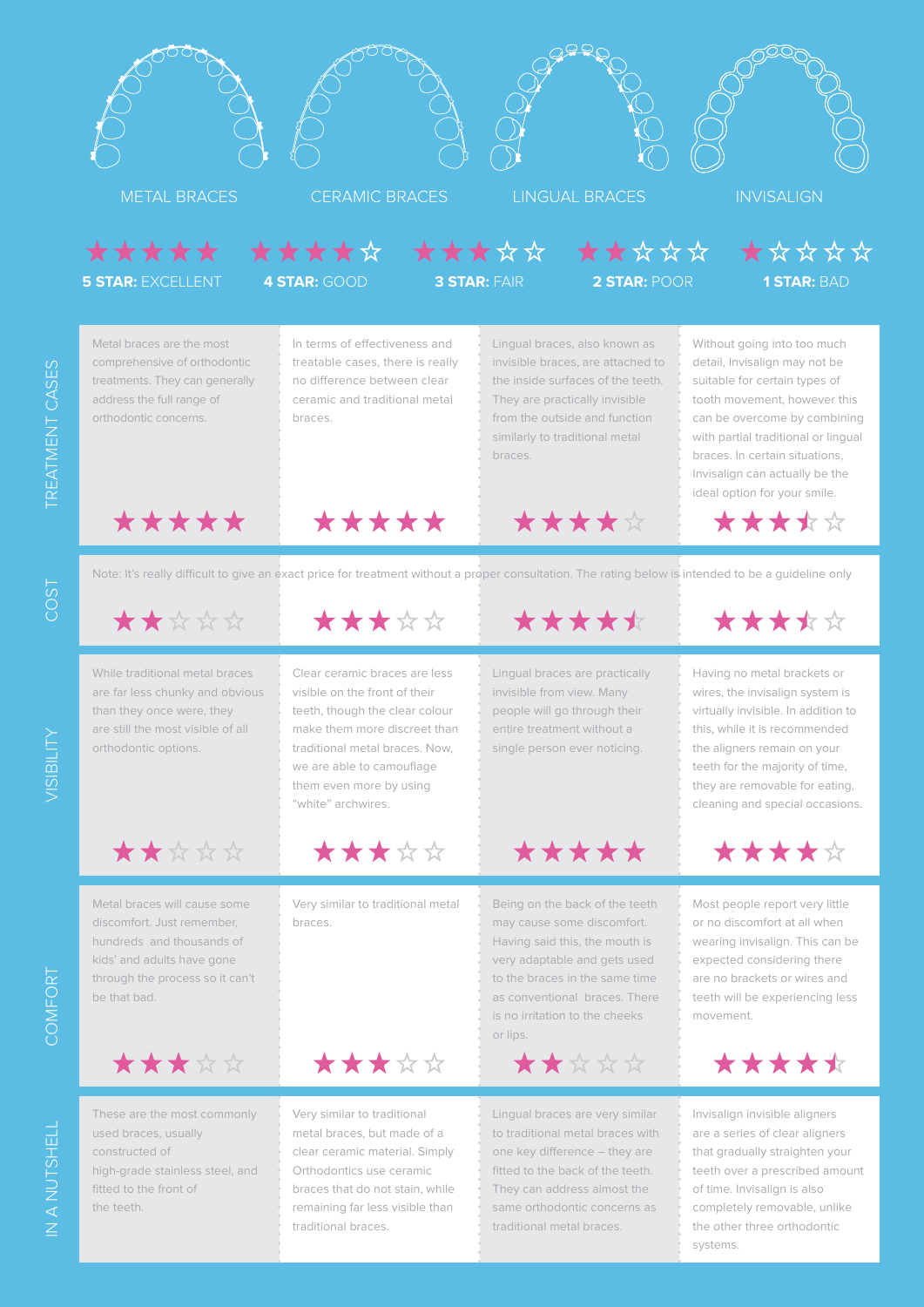# <span id="page-5-0"></span>A LITTLE MORE INFORMATION ABOUT EACH ORTHODONTIC OPTION

#### **Metal Braces**

Metal braces are the most commonly used orthodontic treatment, able to address the overall function of your smile. While conventional braces are the most visible of braces treatments, they have certainly come a long way over the years, and are now lighter and more efficient than ever before.

#### **Ceramic Braces**

For anyone seeking a more discreet braces option, ceramic or cosmetic tooth-coloured braces are a great option. Ceramic braces can address the same functional concerns as traditional braces. While they are not invisible, attached to the front of the teeth, they are more discreet than traditional metal braces.

#### **Lingual Braces**

The science behind traditional metal braces is nothing short of amazing. They can address almost the same concerns as traditional or ceramic braces, but they are attached to the back of your teeth. Many people undergo lingual braces without anyone ever noticing.

#### **Invisalign**

Invisalign treatment uses a series of custom-made removable aligners with unique SmartForce technology that gradually moves your teeth to the ideal position. It's a virtually invisible, innovative approach to straightening your smile.





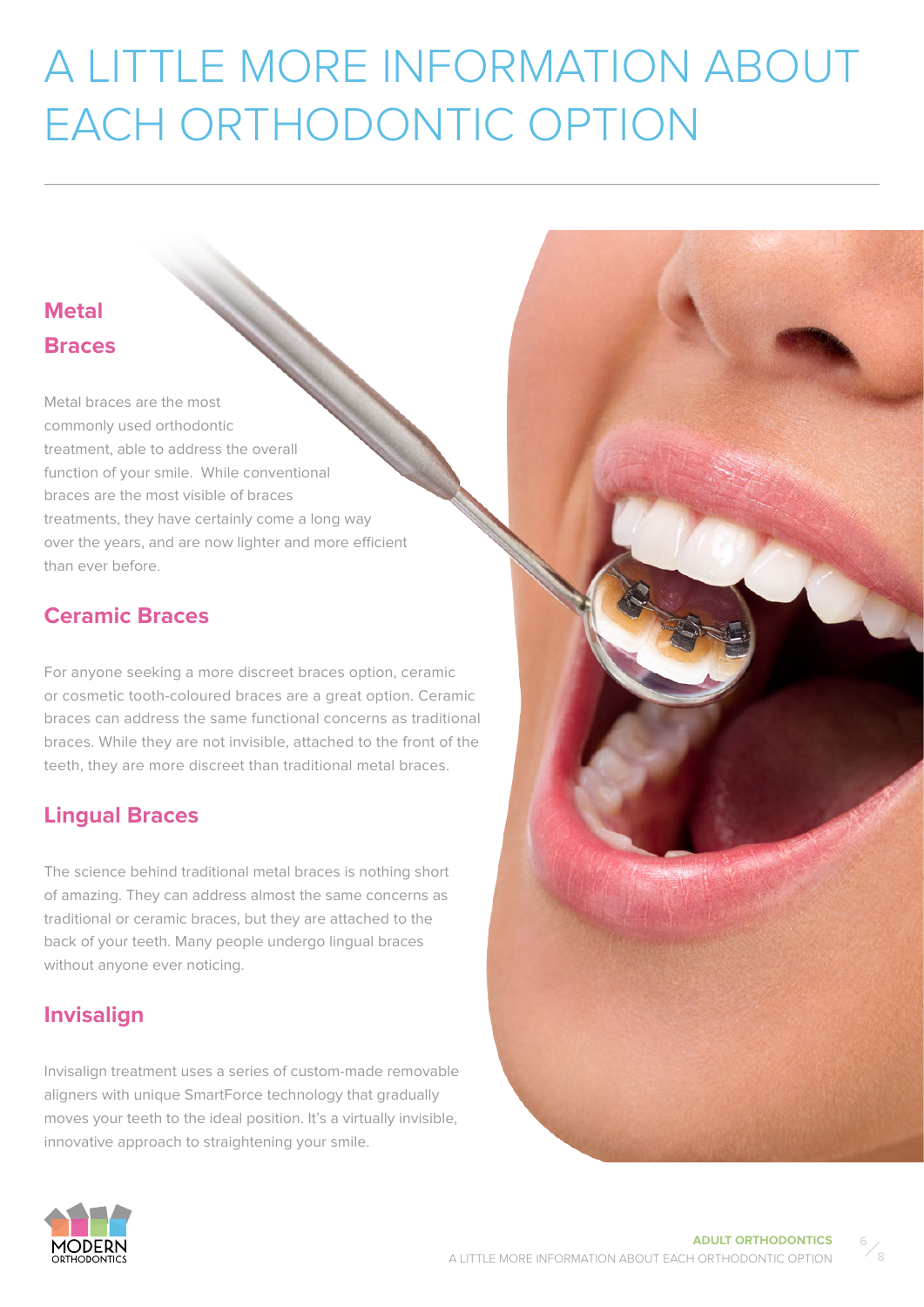# <span id="page-6-0"></span>OUR TECHNOLOGY

#### **Self-ligating technology**

At Modern Orthodontics, our metal, clear and lingual braces treatments all use self-ligating technology. Self-Ligating braces eliminate the need for elastic or metal ties, and instead use a permanently installed moveable component to entrap the wire.

Self-ligating braces present a range of benefits over traditional braces systems, benefits from appearance, feel and function, to maintenance and treatment time.

If you'd like to learn more about our self-ligating braces technology, please don't hesitate to contact our practice.

#### **Acceledent® Melbourne**

In addition to the range of orthodontic options we offer at Modern Orthodontics, we are proud to provide our patients access to the revolutionary Acceledent® treatment.

#### **What is Acceledent®?**

Acceledent® is a clinically proven, state-of-the-art technology, used to reduce orthodontic treatment time.

#### **How does Acceledent® work?**

Through the use of gentle micropulses, called SoftPulse Technology®, bone remodelling is accelerated, allowing teeth to move up to 50% faster. This is an innovative treatment which we are proud to offer our patients at Modern Orthodontics.

It is used for 20 minutes daily at home during your treatment.

#### **Why do patients choose Acceledent®?**

Many of our patients would like to straighten their teeth; however, they do not want to experience a lengthy treatment time. Acceledent® can be a great solution for these patients. Acceledent® has been known to cut a patient's treatment time in half. Some patients then only need braces for as little as six to eight months.

For interested patients, we can discuss combining Acceledent® with your orthodontic treatment during your consultation.